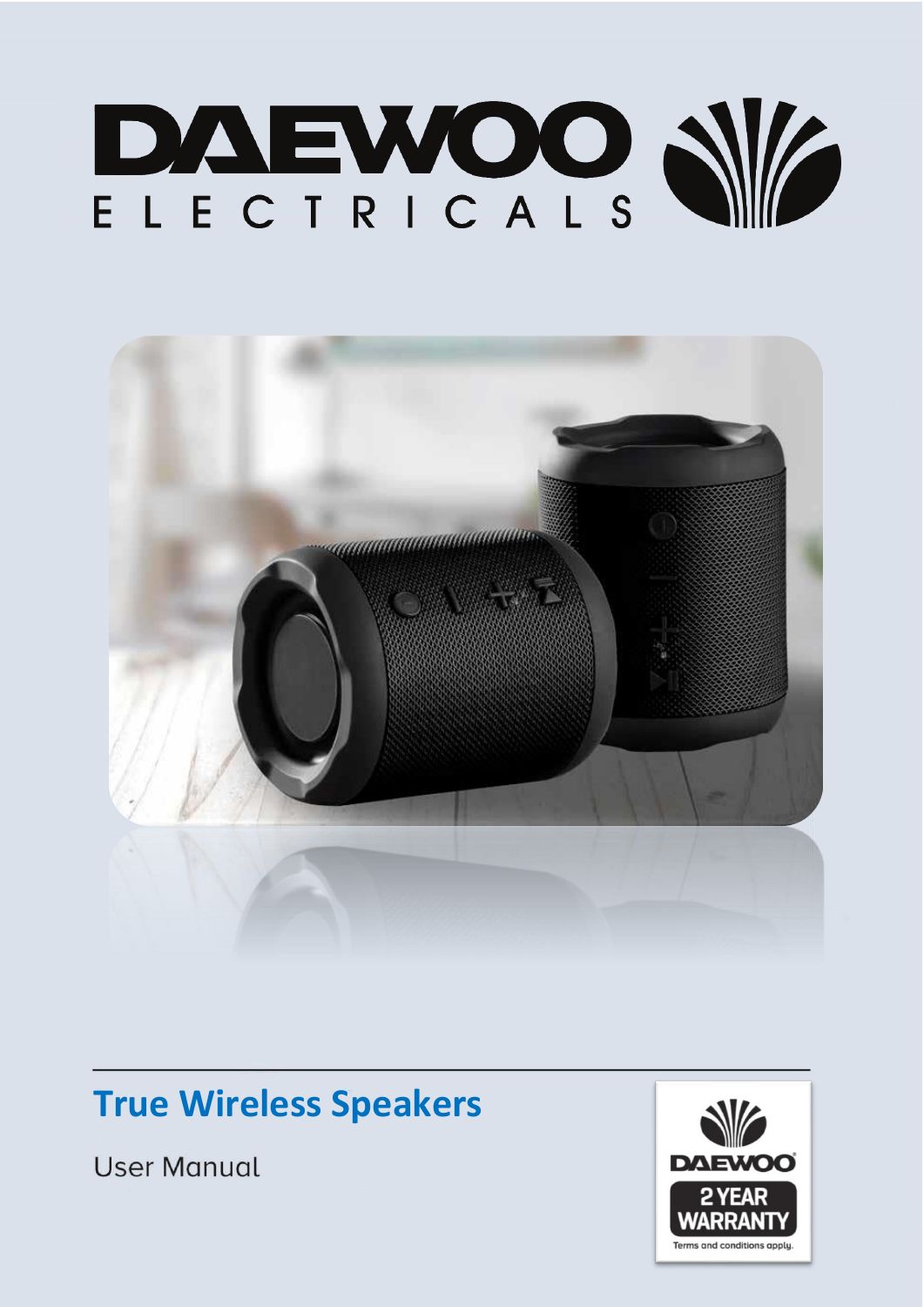# **IMPORTANT SAFEGUARDS**

# **When using electrical appliances, basic safety precautions should always be followed. These instructions should be saved for future reference:**

- Read and familiarise yourself with all operating instructions before using these Speakers.
- Before plugging your units into the mains, visually check that the unit is intact and has not suffered any transit damage.
- Check that the voltage indicated on the data plate corresponds with that of the local network before connecting the appliance to the mains power supply.
- Always use this appliance on a solid, level, non-flammable surface.
- Ensure that there is clearance of at least 100mm (4 Inches) minimum around the Speakers for sufficient ventilation.
- Ensure that the ventilation openings are not covered with items, such as newspapers, table-cloths, curtains, etc.
- No naked flame sources, such as lighted candles, should be placed on the Speakers.
- Do not position the Speakers close to sources of heat such as radiators, heaters, other electronic equipment, etc.
- The Speakers shall not be exposed to dripping or splashing and that no objects filled with liquids, such as vases, shall be placed on the apparatus.
- Do not immerse the Speakers in water or any other liquids.
- Do not leave the Speakers unattended during use.
- Do not leave the Speakers unattended whilst connected to a USB supply.
- Close supervision is required when using these Speakers near children.
- Never leave these Speakers within reach of children.
- This appliance can be used by children aged from 8 years and above and persons with reduced physical, sensory or mental capabilities or lack of experience and knowledge if they have been given supervision or instruction concerning use of the appliance in a safe way and understand the hazards involved. Children shall not play with the appliance. Cleaning and user maintenance shall not be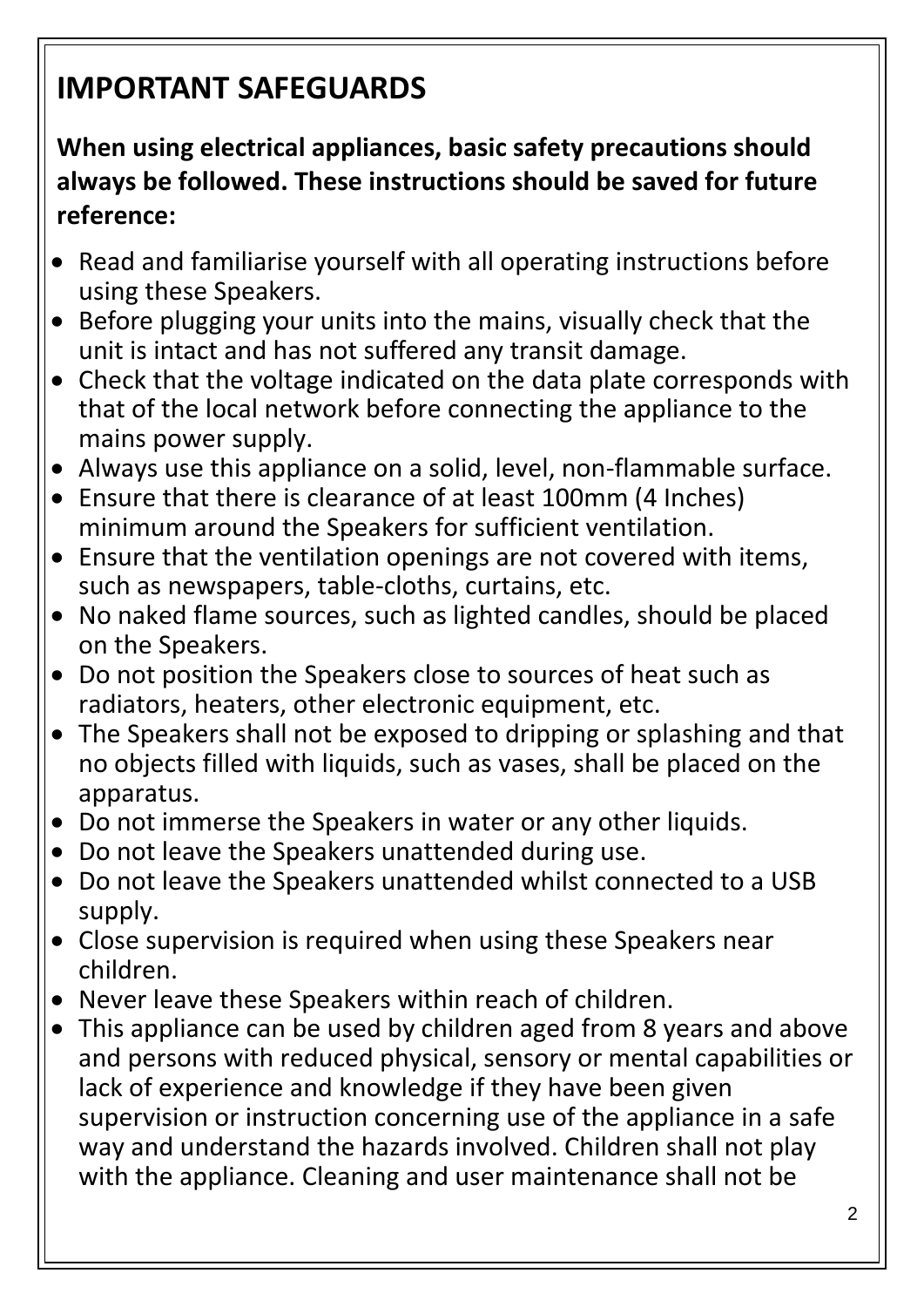made by children without supervision.

- Children of less than 3 years should be kept away unless continuously supervised.
- Do not use these Speakers outdoors.
- It is imperative to unplug the power supply after the Speakers have been used, before they are cleaned and whilst being repaired.
- Repairs to electrical appliances should only be performed by qualified personnel. Improper repairs may place the user at serious risk.
- Do not operate these appliances after a malfunction or after being dropped or damaged in any way.
- Do not allow the USB cable to hang over sharp edges or come in contact with hot surfaces.
- Do not run the USB charging cable under carpets, rugs, etc.
- This product is intended for household use only and should not be used for industrial purposes.
- Do not use any accessories or attachments with this product other than those supplied or recommended by supplier.
- Do not use this product for anything other than its intended use.
- Do not push objects into any openings as damage to the product and/or electric shock may occur.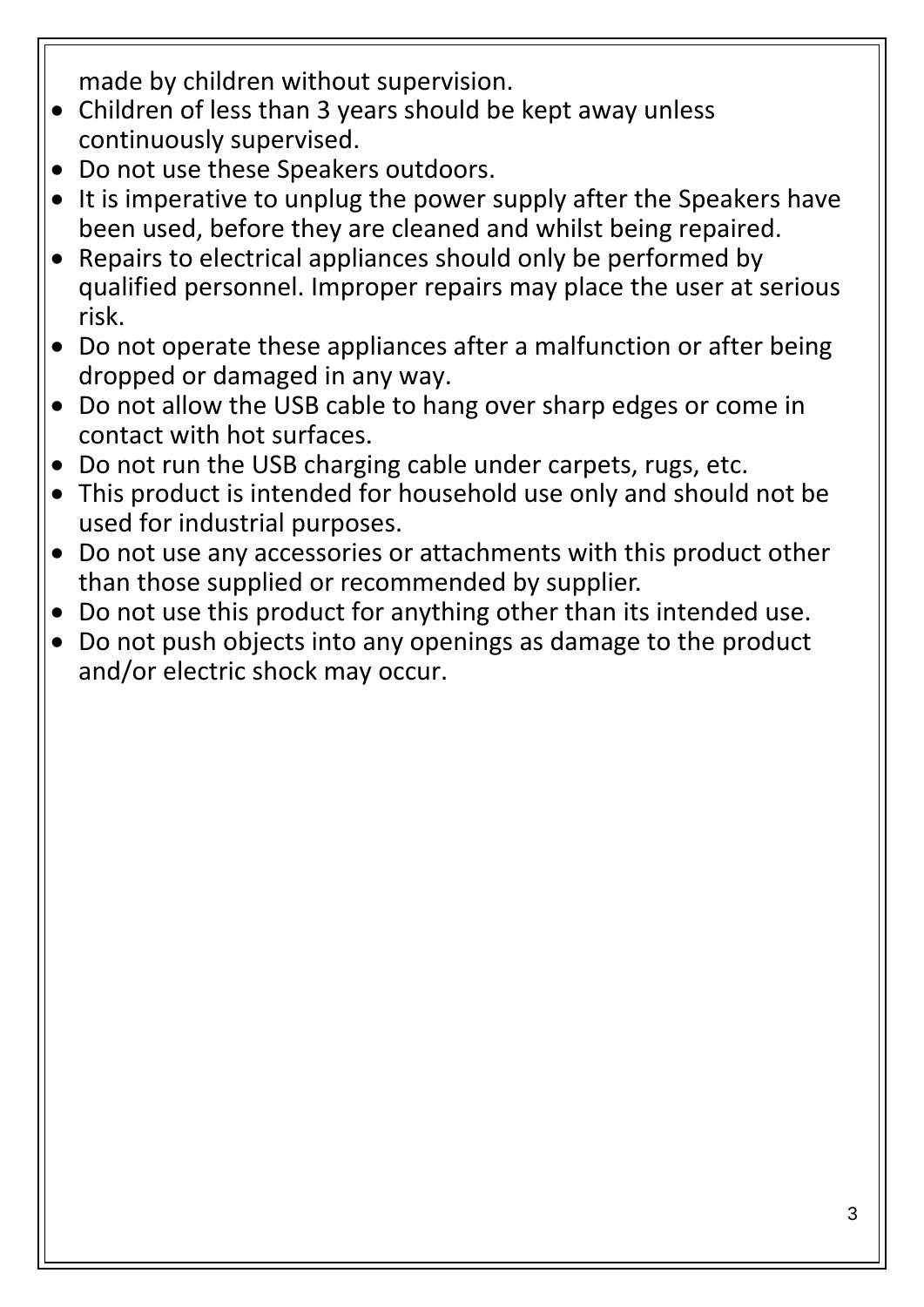## **Description of Parts – Front Panel Controls**

- 1.  $\mathbb{U}$  Press to power up, power off and Bluetooth pair the speakers.
- 2. ▬ Press to skip to the **previous** next track or press and hold to decrease the volume.
- 3. + Press to skip **forwards** to the next track or press and hold to increase the volume.
- 4.  $\blacktriangleright$   $\blacktriangleright$  Press to Play/Pause/Phone the track you are playing.
- 5. LED Indicator.



Please read these operating instructions thoroughly and keep them in a safe place for future reference.

Remove all packing materials and discard responsibly.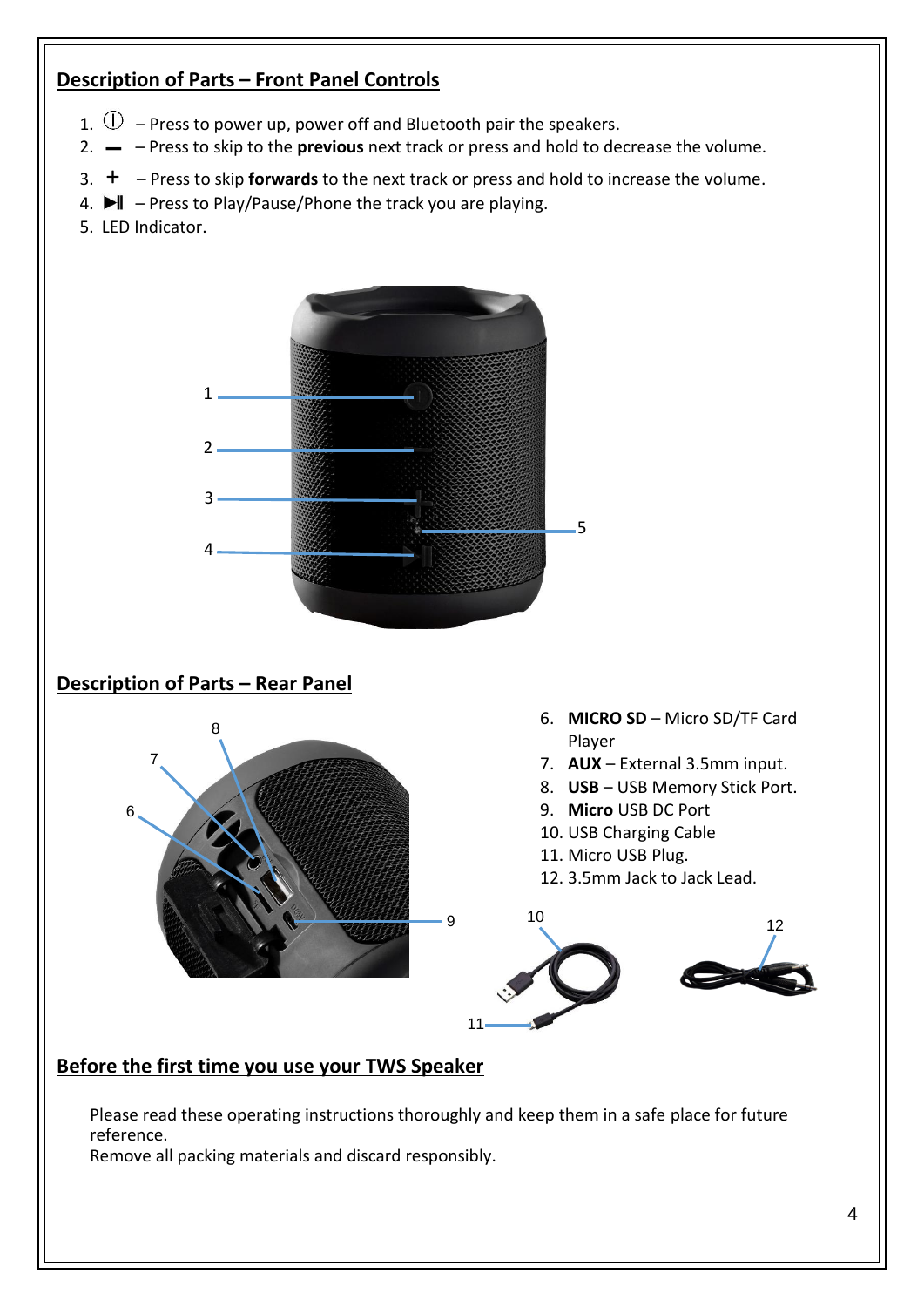#### **Charging the internal Battery**

*Before use, please ensure that the internal rechargeable batteries are fully charged as follows*:

- 1. Insert the **Micro USB Plug** (11) of the **USB Charging Cable** (10) into the **Micro USB DC Port** (9) on rear panel of the Speaker to charge the internal battery.
- 2. Insert the large USB plug on the other end of the **USB Charging Cable** (10) into a suitable USB charger rated at 5 volts 1 amp minimum.
- 3. **The LED Indicator** (5) will light red to show the internal battery is charging. Once the battery is fully charged, the **LED Indicator** (5) will go out showing that the internal battery is fully charged and the **USB Charging Cable** (10) can be removed.

**NB** the Speaker can be used normally during charging.

# **Operating Instructions**

#### **Using the Bluetooth Mode**

- 1. Press and hold the Power button  $\mathbb O$  (1) on the front Panel for three seconds to power up the speaker.
- 2. The LED Indicator (5) will quickly flash blue.
- 3. Enable the Bluetooth mode on your Phone, Tablet or other Bluetooth compatible device and set it to search.
- 4. Select '**AVS1406**' from the search results found by your device which will now pair with the speaker. Once the device has paired with the speaker the LED Indicator (5) will light steady blue and the speaker will chime.
- 5. Enable the music player on your Phone, Tablet or other device you are using.
- 6. Press the **Play/Pause/Phone** button (4) I to start and stop (pause) the connected device playing.
- 7. Use the Skip Back  $-$  (2) and Skip Forward  $+$  buttons (3) to change the track being played.
- 8. Press and hold the Skip Back  $-$  (2) and Skip Forward  $+$  buttons (3) to decrease and increase the volume level.
- 9. Alternatively use your devices controls in the usual manner. **NB** the LED Indicator (5) will flash slowly whist music is playing.

#### **Using the AUX/LINE Input**

*The AUX/LINE Input allows a direct wired connection of an external audio device (such as a mobile phone, music player, etc.) via a 3.5mm jack socket input on the rear Panel.*

- 1. Press and hold the Power button  $\mathbb O$  (1) on the front Panel for three seconds to power up the speaker.
- 2. Insert a **3.5mm jack to jack lead** (12) into the **AUX** socket (7) on the rear panel of the Speaker.
- 3. The speaker will automatically detect the lead and switch to AUX mode.
- 4. Insert the other end of the lead into the device you are playing from.
- 5. Press and hold the Skip Back  $-$  (2) and Skip Forward  $+$  buttons (3) to decrease and increase the volume level.

## **Playing Music from a USB Memory Stick**

1. Press and hold the Power button  $\mathbb U$  (1) on the front Panel for three seconds to power up the speaker.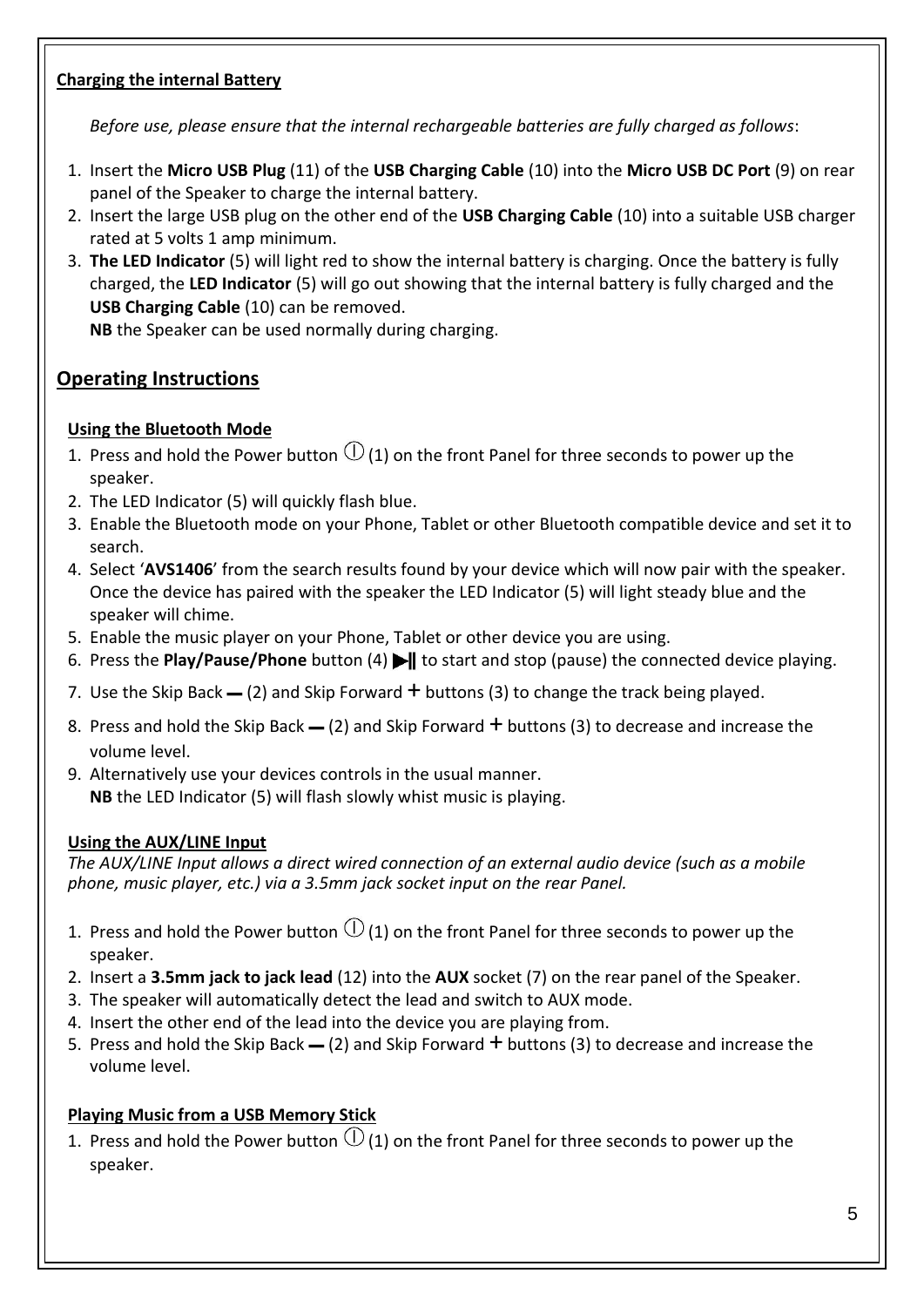- 2. Insert a USB Memory Stick (pre-loaded with audio tracks Mp3, WAV, files etc.) into the **USB memory stick port** (8) on the rear panel. **NB** the USB port supports USB 2.0 and up to 32GB capacity max.
- 3. The tracks on the memory stick will begin to play automatically.
- 4. Press the **Play/Pause/Phone** button (4) **I** to start and stop (pause) the USB memory stick.
- 5. Use the Skip Back  $=$  (2) and Skip Forward  $+$  buttons (3) to step through the tracks on the memory stick.
- 6. Press and hold the Skip Back  $-$  (2) and Skip Forward  $+$  buttons (3) to decrease and increase the volume level.

#### **Playing Music from a Micro SD/TF Card**

- 1. Press and hold the Power button  $\mathbb{O}$  (1) on the front Panel for three seconds to power up the speaker.
- 2. Insert a Micro SD or TF card (pre-loaded with audio tracks Mp3, WAV, files etc.) into the **MICRO SD/TF** Player (6) on the rear panel. **NB** the Micro SD/TF card player supports cards up to 32GB capacity max.
- 3. The tracks on the card will begin to play automatically.
- 4. Press the **Play/Pause/Phone** button (4) **I** to start and stop (pause) the SD/TF card player.
- 5. Use the Skip Back  $=$  (2) and Skip Forward  $+$  buttons (3) to step through the tracks on the memory card.
- 6. Press and hold the Skip Back  $-$  (2) and Skip Forward  $+$  buttons (3) to decrease and increase the volume level.

#### **Handling Telephone Calls**

*Answering a Call*

- 1. A call coming in will mute (cut) the music you are listening to and the speaker will make a ringing sound.
- 2. Press the **Play/Pause/Phone** button (4)  $\blacktriangleright$  to answer the call.
- 3. Press and hold down the Skip Forward  $+$  button (3) to increase the call volume level.\*
- 4. Press and hold down the Skip Back button (2) to decrease the call volume level.
- 5. Press the **Play/Pause/Phone** button (4) I again to end the call.
- 6. The callers voice will be heard through the speaker and your voice will be picked up by the built in Microphone.

#### *Rejecting a Call*

- 1. A call coming in will mute (cut) the music you are listening to.
- 2. Press and hold the **Play/Pause/Phone** button (4) for two seconds to reject the call.

#### *Redialling the Last Call Made*

- 1. Briefly press the **Play/Pause/Phone** button (4) twice to redial the last number you called.
- 2. Briefly press the **Play/Pause/Phone** button (4) once to end the call.

\*A beeping tone will be heard warning when the maximum volume setting has been reached.

#### **TWS (True Wireless Stereo) mode**

*TWS mode enables two fabric speakers to be used together producing stereo sound whilst using them in Bluetooth mode, follow the below steps to pair the two speakers together using Bluetooth:*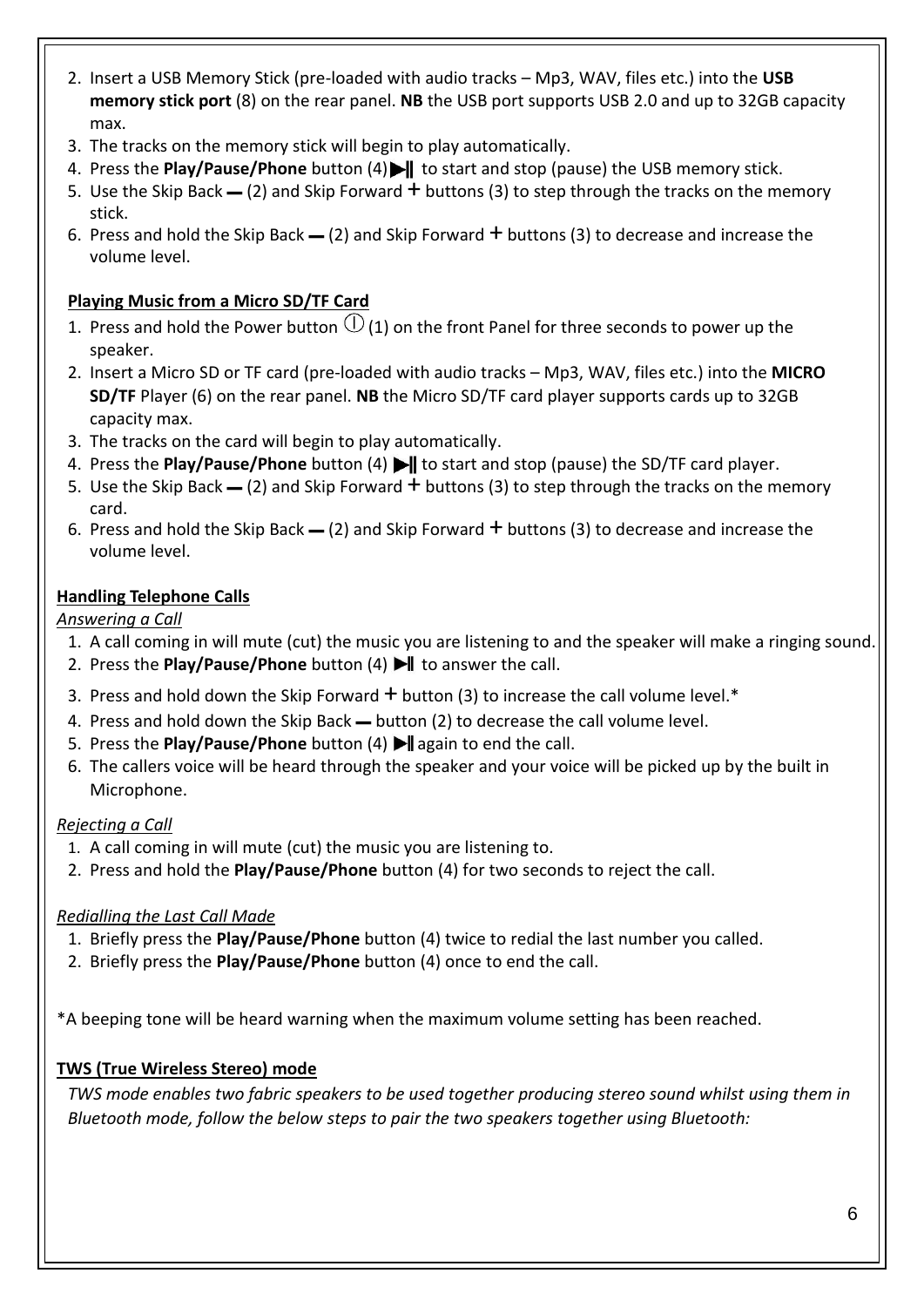- 1. Take both speakers and press and hold the Power buttons  $\mathbb O$  (1) on both speakers for three seconds to power up the speakers.
- 2. Press and hold the **Play/Pause/Phone** button (4) I on both speakers for three seconds and the two speakers will automatically pair together.
- 3. Connect to the speakers via Bluetooth as described in 'Using Bluetooth Mode' above.
- 4. Enable the music player on your Phone, Tablet or other device you are using.
- 5. Briefly press the **Play/Pause/Phone** button (4) **If** on either speaker to start and stop (pause) the connected device playing.
- 6. Use the Skip Back  $-$  (2) and Skip Forward  $+$  buttons (3) on either speaker to change the track being played.
- 7. Press and hold the Skip Back  $=$  (2) and Skip Forward  $+$  buttons (3) on either speaker to decrease and increase the volume level.
- 8. Alternatively use your devices controls in the usual manner. **NB** True Wireless Stereo pairing is only available in Bluetooth mode.

#### **Care and Use of your Speakers**

- Always disconnect the Speakers from the USB charging supply before cleaning.
- Clean outside of the Speakers with a clean damp cloth. Never clean with harsh or abrasive cleaners.
- Do not submerge the Speakers in water or any other liquids.

| Model Number                                                  | AVS1406, AVS1431 and AVS1432       |
|---------------------------------------------------------------|------------------------------------|
| Power Supply/Charger                                          | DC 5V @1A                          |
| Total audio output power                                      | 5W                                 |
| Speaker size and rating                                       | $52$ mm $4\Omega$ 5W               |
| <b>Audio Frequency Response</b>                               | $100Hz - 20KHz$                    |
| Aux input sensitivity                                         | 300mV                              |
| <b>Unpacked Weight</b>                                        | Approx. 320gs                      |
| Dimensions (Approx.)                                          | Approx. 88mm (dia.) x 107mm (h)    |
| Operation temperature                                         | $0^{\circ}$ C to + 40 $^{\circ}$ C |
| <b>Built in Battery type</b>                                  | Lithium Ion, 1200 mAh 3.7V         |
| <b>Bluetooth Frequency Range</b>                              | 2402 - 2480MHz                     |
| <b>Bluetooth Transmission power</b>                           | $\leq$ -3.325dBm                   |
| This product conforms to Radio Equipment Directive 2014/53/EU |                                    |

#### **Technical Specification**

Waste batteries should not be disposed of with household waste. Please recycle where facilities exist. Check with your Local Authority or retailer for recycling advice.